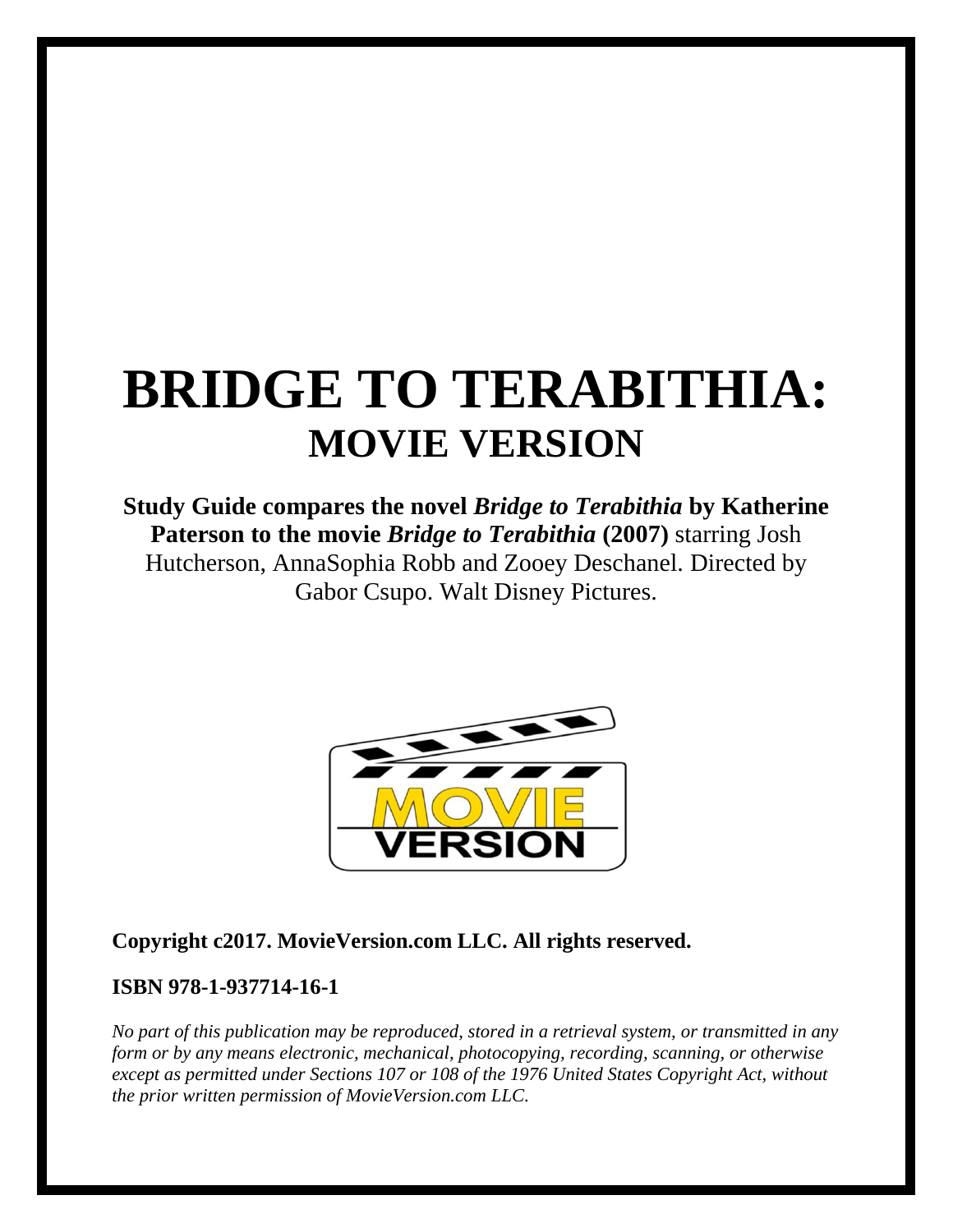#### *SAMPLE BRIDGE TO TERABITHIA***: MOVIE VERSION**

# **THE MOVIE VERSION OF** *BRIDGE TO TERABITHIA* **IS NOT LIKE THE BOOK by Katherine Paterson**

**RECOMMENDED MOVIE:** *Bridge to Terabithia* **(2007)** starring Josh Hutcherson, AnnaSophia Robb and Zooey Deschanel. Directed by Gabor Csupo. Walt Disney Pictures. Many plot points are accurate in this movie version. The movie adds plots, characters, and themes that are not in the book, but the general story sticks to the book. It's worth watching if you keep in mind that in the book Jess and Leslie are 10-years-old, not teenagers, and the book does not have a giant troll and flying monsters.

# **HOW ACCURATE IS THE MOVIE VERSION OF THE BOOK?**



# **WHAT'S IN THE BOOK THAT'S NOT IN THE MOVIE?**

Bessie the cow, Jess can't swim, the sacred grove, King of the Mountain, Christmas gifts, Easter service, paper dolls, cremation, funeral wreath, the National Gallery, the Smithsonian, characters including Grandma Burke, Mrs. Pierce, Wilma Dean, Bobby Sue Henshaw, Mrs. Prentice and Billy Morris.

# **WHAT'S IN THE MOVIE THAT'S NOT IN THE BOOK?**

The greenhouse, pink sneakers, abandoned pickup, the treehouse, the lost keys, squogres and vultures, the giant troll, Mr. Bailey, Scott Hoager, Alexandra, Kenny the bus driver.

#### **WHAT'S THE SAME?**

The rope, the flooded creek, Terabithia, Prince Terrien, the race that Leslie wins, the stolen Twinkie, the Burke's gold living room, the trip to the museum with Miss Edmunds, Mrs. Myers, Leslie's accident, Jess's drawings, the trick played on Janice Avery, Leslie's gift of art supplies, Gary Fulcher.